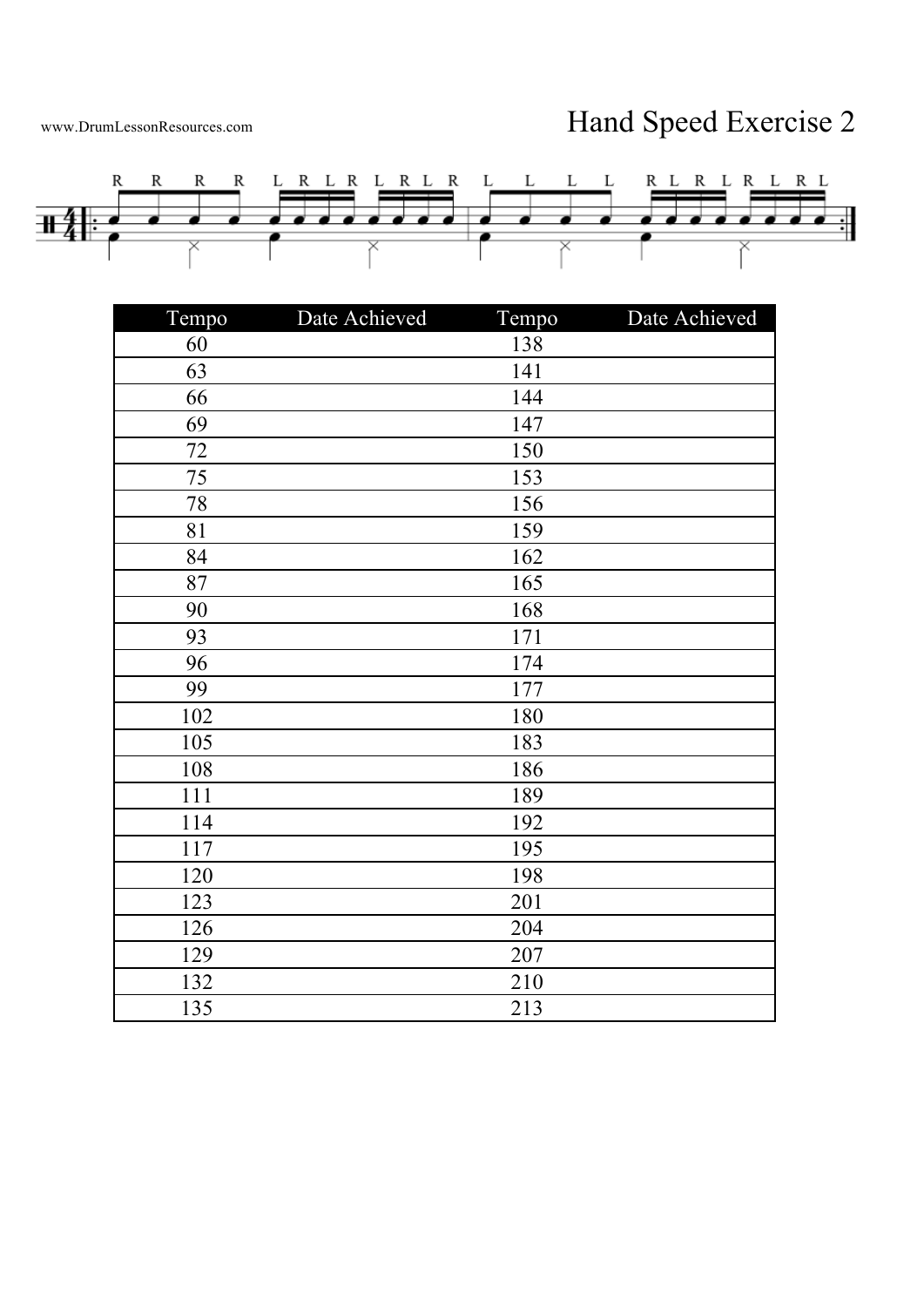

| Tempo | Date Achieved | Tempo | Date Achieved |
|-------|---------------|-------|---------------|
| 60    |               | 138   |               |
| 63    |               | 141   |               |
| 66    |               | 144   |               |
| 69    |               | 147   |               |
| 72    |               | 150   |               |
| 75    |               | 153   |               |
| 78    |               | 156   |               |
| 81    |               | 159   |               |
| 84    |               | 162   |               |
| 87    |               | 165   |               |
| 90    |               | 168   |               |
| 93    |               | 171   |               |
| 96    |               | 174   |               |
| 99    |               | 177   |               |
| 102   |               | 180   |               |
| 105   |               | 183   |               |
| 108   |               | 186   |               |
| 111   |               | 189   |               |
| 114   |               | 192   |               |
| 117   |               | 195   |               |
| 120   |               | 198   |               |
| 123   |               | 201   |               |
| 126   |               | 204   |               |
| 129   |               | 207   |               |
| 132   |               | 210   |               |
| 135   |               | 213   |               |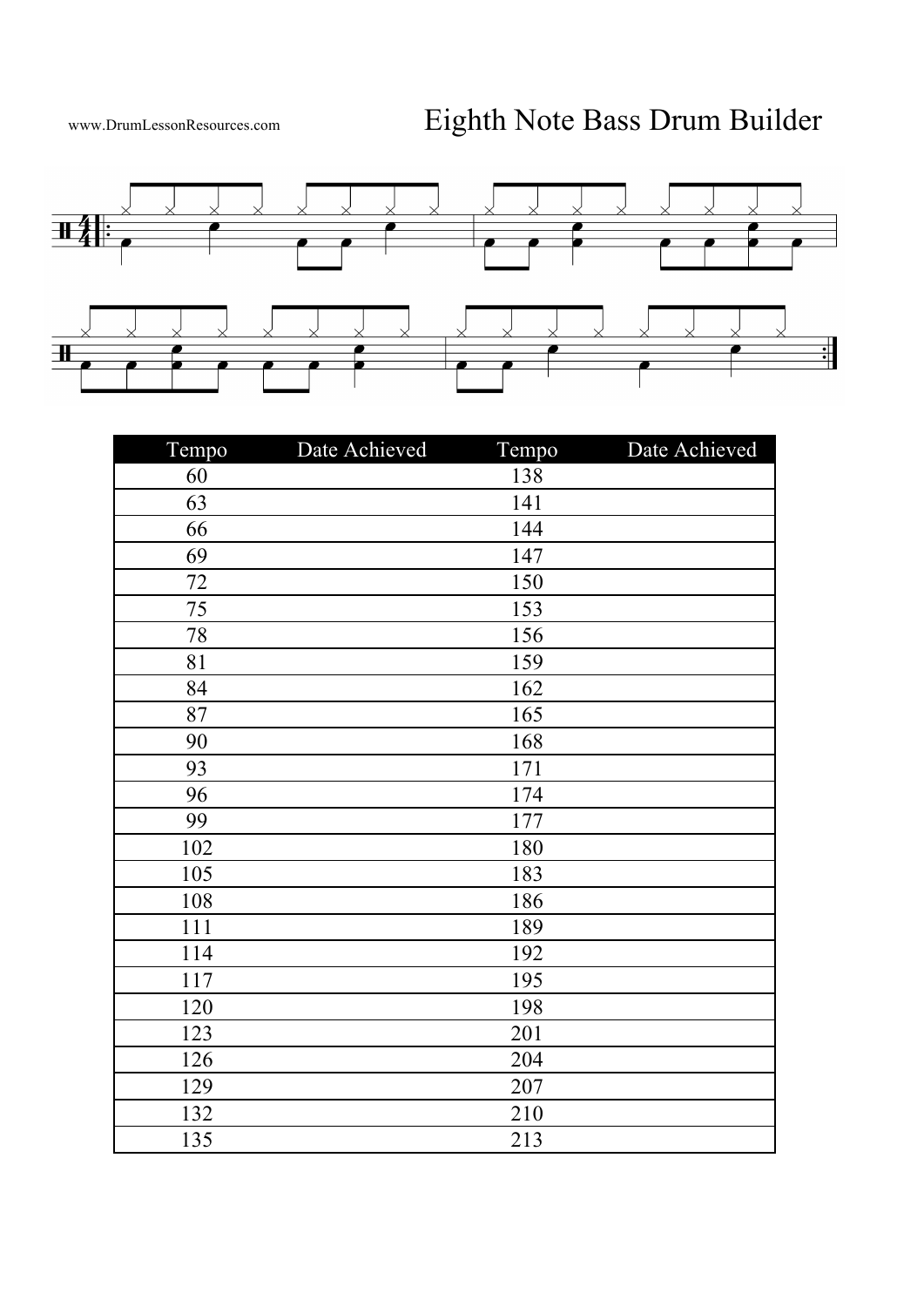www.DrumLessonResources.com <br>
Eighth Note Accuracy



Use a metronome set to count eighth notes

| Tempo | Date Achieved | Tempo | Date Achieved |
|-------|---------------|-------|---------------|
| 60    |               | 180   |               |
| 65    |               | 185   |               |
| 70    |               | 190   |               |
| 75    |               | 195   |               |
| 80    |               | 200   |               |
| 85    |               | 205   |               |
| 90    |               | 210   |               |
| 95    |               | 215   |               |
| 100   |               | 220   |               |
| 105   |               | 235   |               |
| 110   |               | 240   |               |
| 115   |               | 245   |               |
| 120   |               | 250   |               |
| 125   |               | 255   |               |
| 130   |               | 260   |               |
| 135   |               | 265   |               |
| 140   |               | 270   |               |
| 145   |               | 275   |               |
| 150   |               | 280   |               |
| 155   |               | 285   |               |
| 160   |               | 290   |               |
| 165   |               | 295   |               |
| 170   |               | 300   |               |
| 175   |               | 305   |               |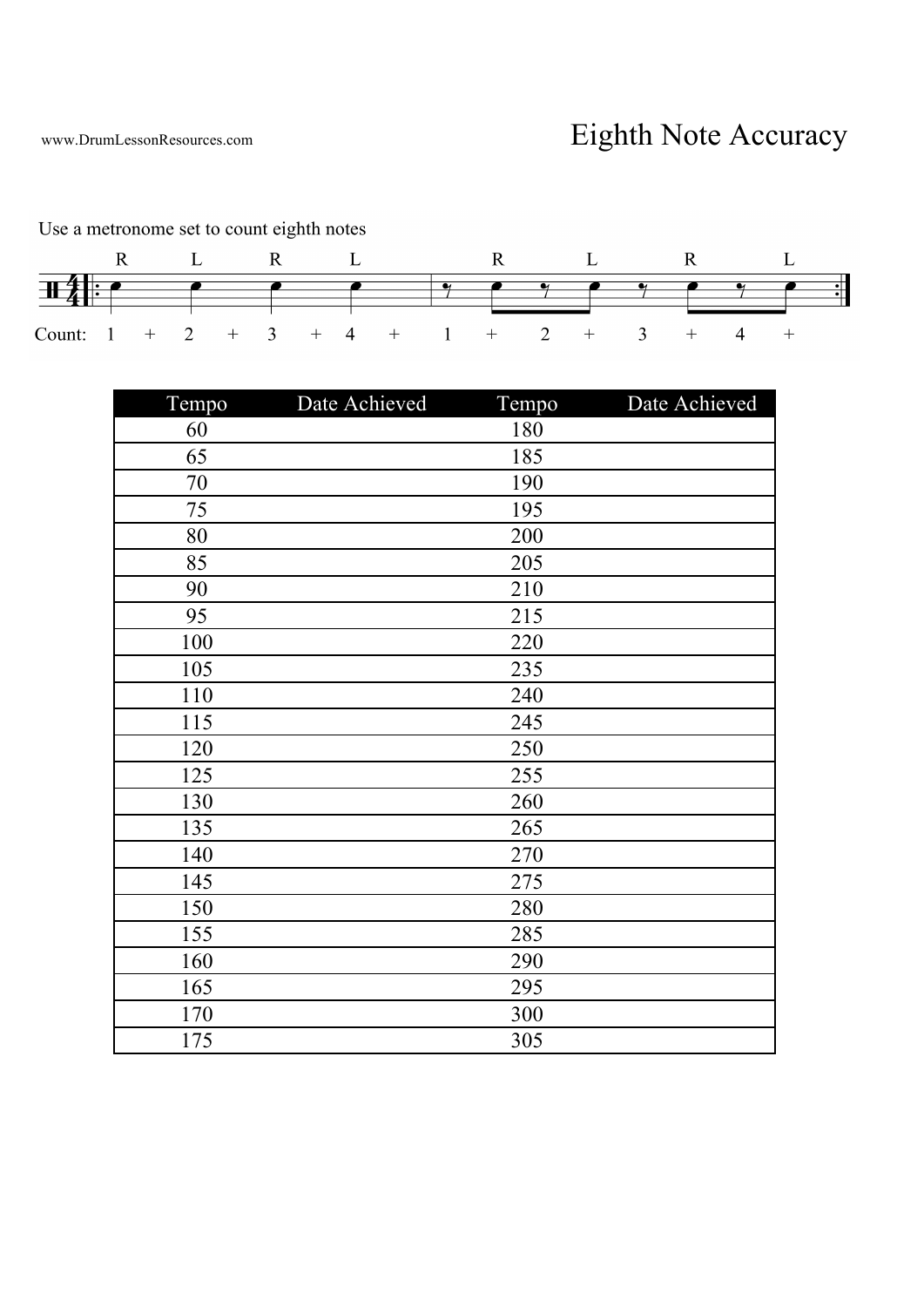

| Tempo | Date Achieved | Tempo | Date Achieved |
|-------|---------------|-------|---------------|
| 60    |               | 180   |               |
| 65    |               | 185   |               |
| 70    |               | 190   |               |
| 75    |               | 195   |               |
| 80    |               | 200   |               |
| 85    |               | 205   |               |
| 90    |               | 210   |               |
| 95    |               | 215   |               |
| 100   |               | 220   |               |
| 105   |               | 235   |               |
| 110   |               | 240   |               |
| 115   |               | 245   |               |
| 120   |               | 250   |               |
| 125   |               | 255   |               |
| 130   |               | 260   |               |
| 135   |               | 265   |               |
| 140   |               | 270   |               |
| 145   |               | 275   |               |
| 150   |               | 280   |               |
| 155   |               | 285   |               |
| 160   |               | 290   |               |
| 165   |               | 295   |               |
| 170   |               | 300   |               |
| 175   |               | 305   |               |